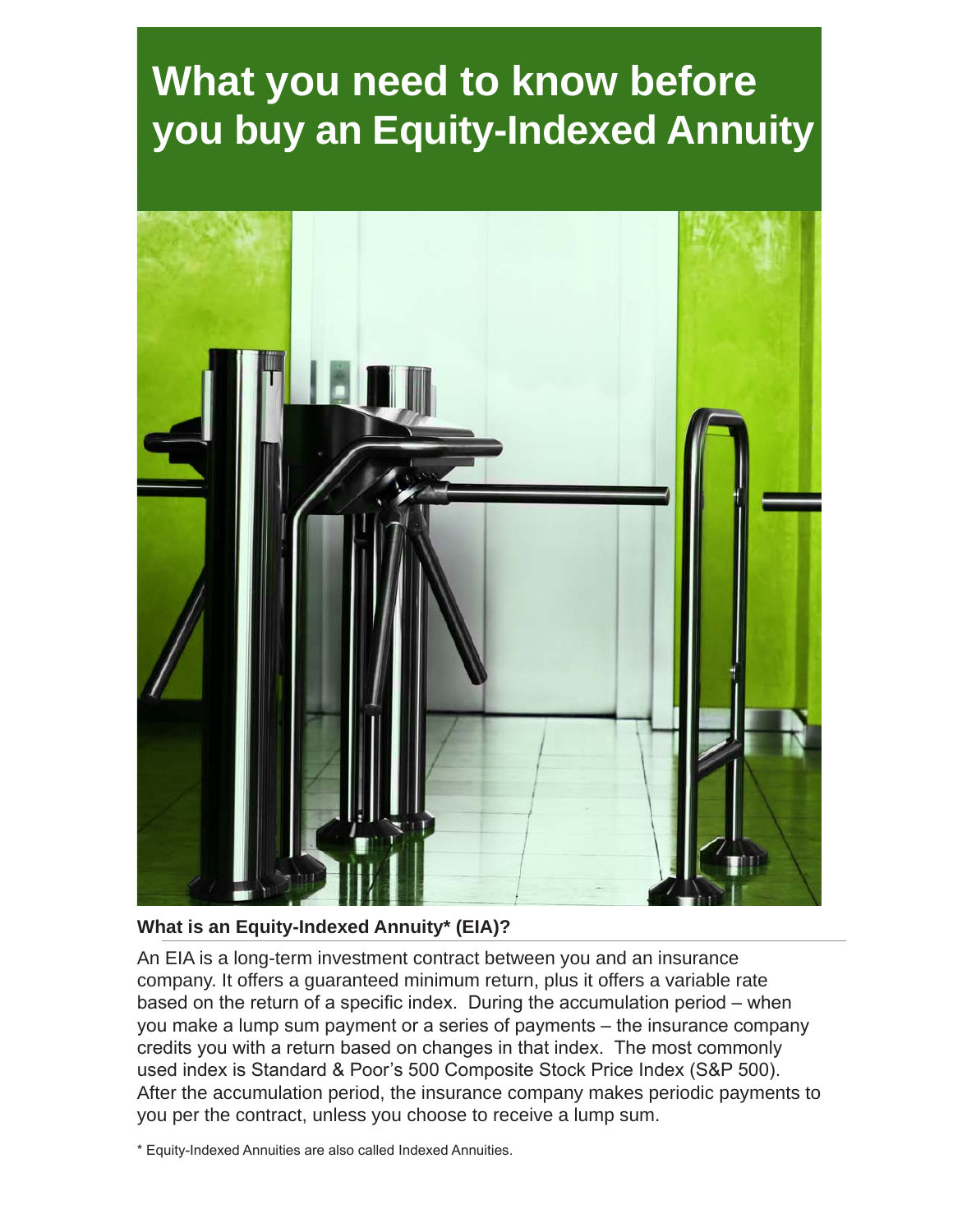## **Important provisions of an EIA**

Insurance companies sell EIAs with a variety of provisions that can affect your return. While an investment in an EIA may be a suitable investment for some people, you should think about the following provisions of EIAs to help you decide if investing in an EIA is right for you:

### **Surrender charges**

To cash out an EIA prior to its maturity date (5 to 10 years), you typically must pay a surrender charge. It is common for an EIA to have a surrender charge of 10 percent during the first year. For example, if you cashed out your \$10,000 EIA during the first year, and it has a 10 percent first-year surrender charge, you would pay \$1,000. After the first year, surrender charges usually – but not always – decrease over time.

### **Guaranteed minimum cash value**

Generally, your guaranteed minimum cash value is less than the amount you paid for the EIA. Typically, it is 90 percent of your initial purchase amount, plus accumulated interest at a specified minimum interest rate.

### **Minimum interest rate**

The minimum interest rate is typically 3 percent and it may only apply to a portion of your initial purchase amount.

### **Interest rate cap**

The terms of your contract may limit the interest rate you can earn on an investment in an EIA. This means you would not earn any interest for gains in the index beyond the interest rate cap.

### **Method to calculate interest**

Companies that sell EIAs may compute interest using the simple interest method or the compound interest method. The EIA contract should specify the method. The simple interest method calculates interest based on your initial purchase amount. The compound interest method calculates interest you earn on your initial purchase amount, plus interest you accrue from previous terms. This results in more interest earnings than under the simple interest method.

### **Participation rate**

The participation rate specifies the rate at which an EIA will earn interest in relation to a specific index. For example, if the participation rate is 80 percent and there is a 10 percent growth in the stock index over the year, then the EIA would accumulate interest at 8 percent for that year.

### **Asset or margin fees**

The insurance company may subtract an asset or margin fee from any gain in the index to determine the interest rate on your EIA. For example, if the index growth is 10 percent, your EIA contract might specify that your insurance company will subtract a 2.25 percent fee from the 10 percent resulting in a 7.75 percent interest rate on your EIA.

An EIA usually includes all of the provisions listed above, but the rates may vary.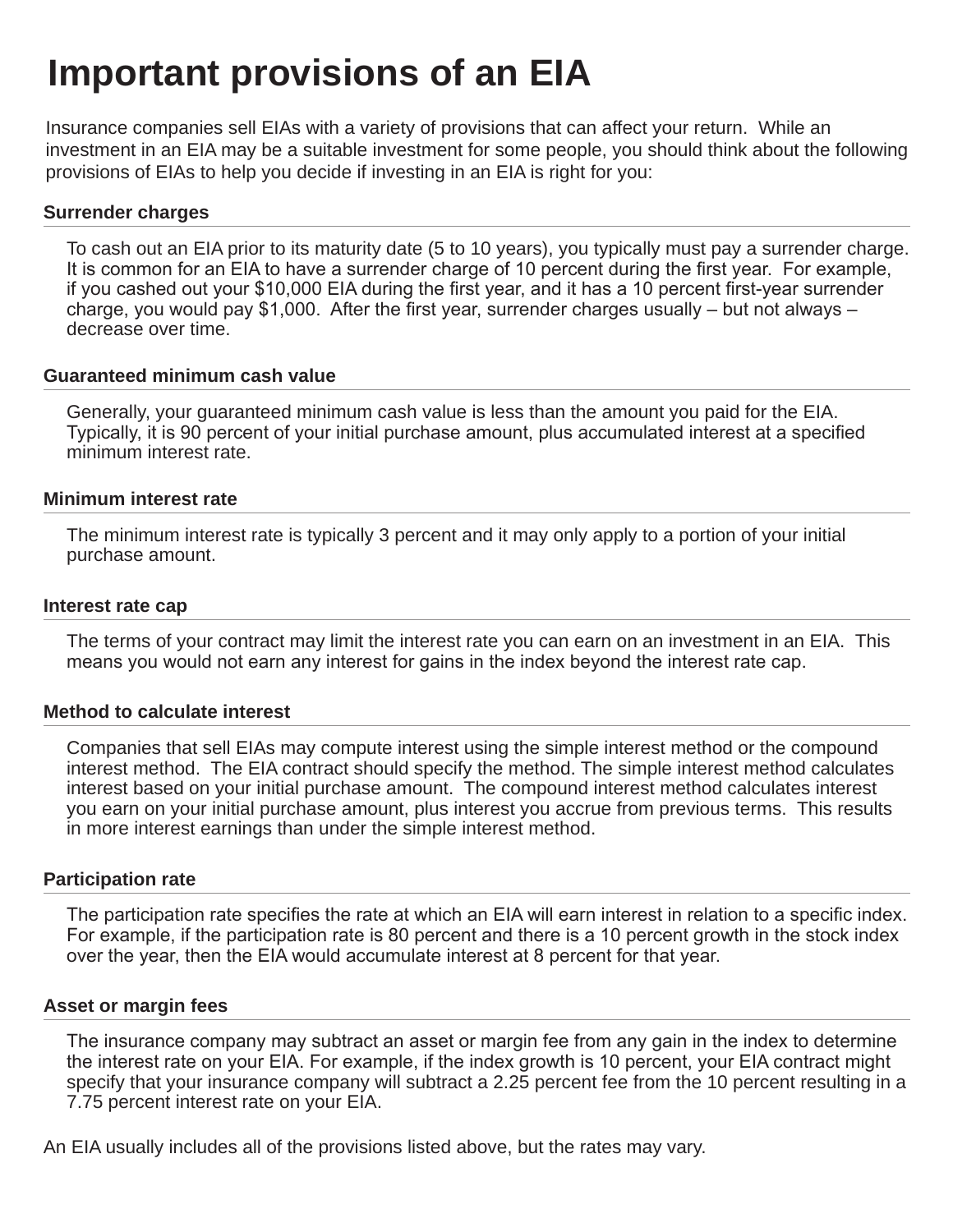

### **Deciding if an EIA is right for you**

As with any other insurance or investment product, you must first think about your own personal situation. An EIA may not be a suitable investment for you. For example, high surrender charges may apply if you need to cash out your annuity before it matures for living expenses or medical care. But, if you do decide to buy, it's important to understand the terms and the trade-offs so you can choose the right EIA. Ask yourself:

- **>>** How much retirement income will I need in addition to what I will receive from Social Security and my pension plan?
- **>>** Will I need supplementary income for others in addition to myself?
- **>>** How long do I plan to leave my money in the annuity?
- **>>** When do I plan on needing income payments?
- **>>** Will the annuity allow me to gain access to the money when I need it?
- **>>** Do I want a fixed annuity with a guaranteed interest rate and little or no risk of losing the principal?
- **>>** Do I want a variable annuity with the potential for higher earnings that aren't guaranteed and the possibility that I may risk losing principal?
- **>>** Am I somewhere in the middle and willing to take some risks with an equity-indexed annuity?